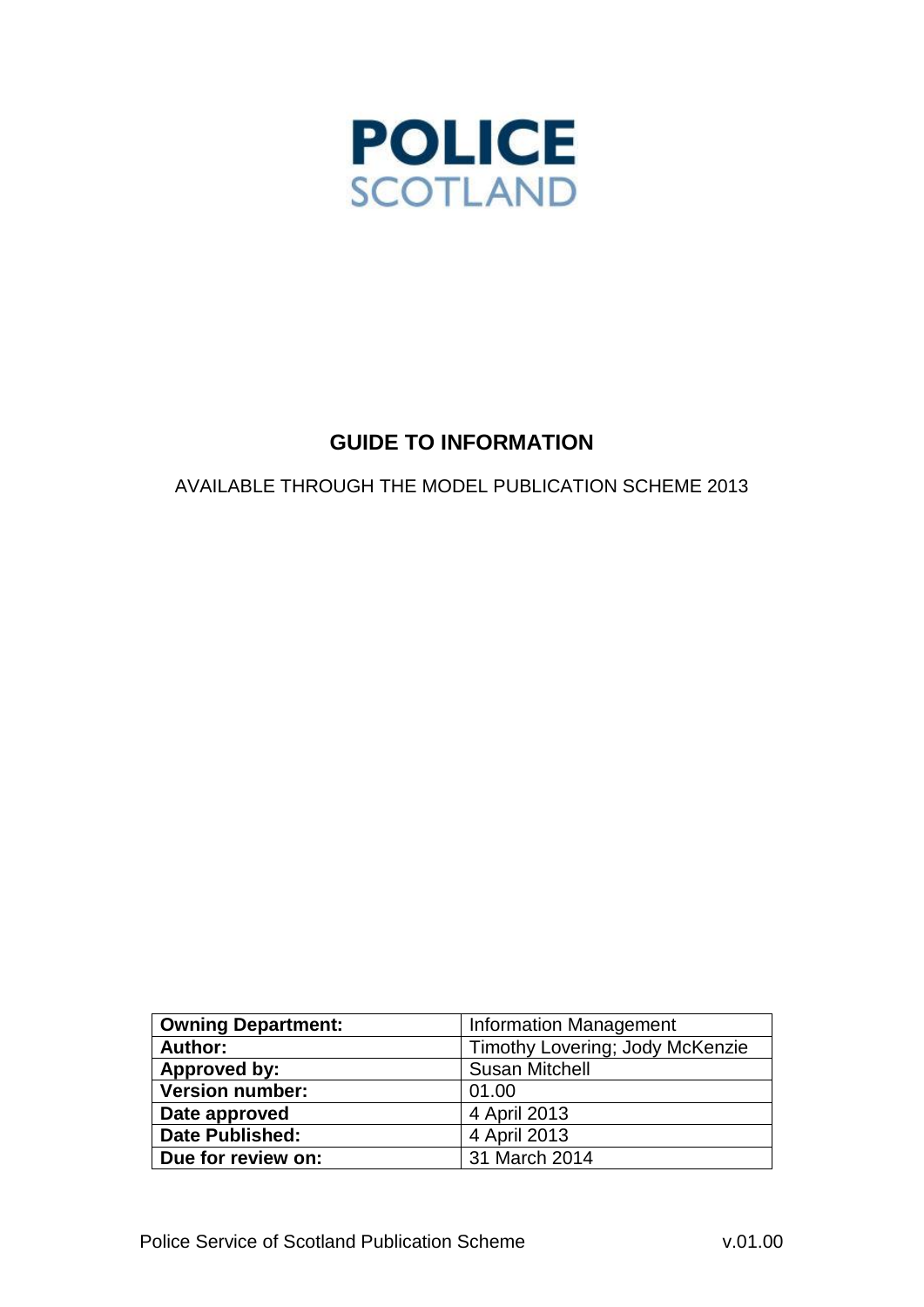#### **Introduction**

The Freedom of Information (Scotland) Act 2002 (the Act) requires Scottish public authorities to produce and maintain a publication scheme. Authorities are under a legal obligation to:

- publish the classes of information that they make routinely available
- tell the public how to access the information and what it might cost.

The Police Service of Scotland has adopted the [Model Publication Scheme](http://www.itspublicknowledge.info/nmsruntime/logLink.asp?linkURL=http%3A%2F%2Fwww%2Eitspublicknowledge%2Einfo%2Fuploadedfiles%2FMPS2013%2Edoc)  [2013](http://www.itspublicknowledge.info/nmsruntime/logLink.asp?linkURL=http%3A%2F%2Fwww%2Eitspublicknowledge%2Einfo%2Fuploadedfiles%2FMPS2013%2Edoc) produced by the Scottish Information Commissioner. The scheme has the Commissioner's approval until 31 May 2017.

You can see this scheme on our website at <http://www.scotland.police.uk/access-to-information/freedom-of-information/> or by contacting us at the address below.

FOI Central Processing Unit Information Management Unit Police Scotland 173 Pitt Street Glasgow G2 4JS

Telephone: 101 Email: foi@scotland.pnn.police.uk

The purpose of this Guide to Information is to:

- allow you to see what information is available (and what is not available) in relation to each class.
- state what charges may be applied.
- explain how you can find the information easily.
- provide contact details for enquiries and to get help with accessing the  $\bullet$ information.
- explain how to request information we hold that has not been  $\bullet$ published.

#### **Availability and formats**

The information we publish through the model scheme is, wherever possible, available on our website. We offer alternative arrangements for people who do not want to, or cannot, access the information online or by inspection at our premises. For example, we can usually arrange to send information to you in paper copy (although there may be a charge for this).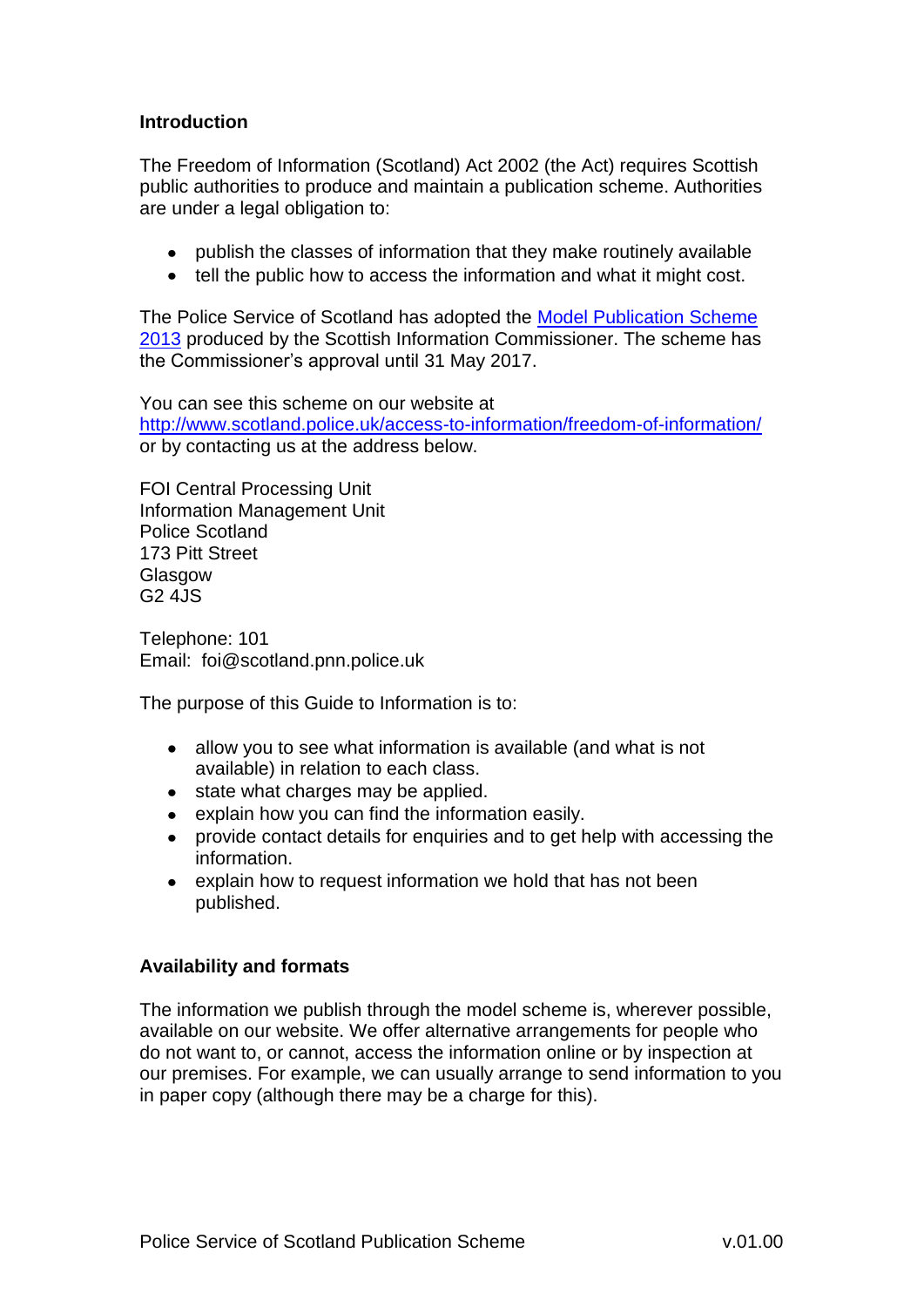### **Exempt information**

We will publish the information we hold that falls within the classes of information below. If a document contains information that is exempt under Scotland's freedom of information laws (for example sensitive personal information or a trade secret), we may remove or redact the information before publication but we will explain why.

### **Copyright**

All material published by the Police Service of Scotland is subject to copyright. Unless it is clearly indicated that specific material is available for general use, then it should not be copied or re-used without the explicit permission of the Police Service of Scotland or of other copyright holders indicated. The only exceptions are those allowed for fair dealing under the Copyright, Designs and Patents Act 1988.

Material created by a serving police officer in the Police Service of Scotland is Crown copyright. This material is indicated by the following copyright notice:

© Crown copyright, Police Service of Scotland

Material created by police staff is copyright of the Scottish Police Authority. Where material is created by police staff on behalf of the Police Service of Scotland, this is indicated by the following copyright notice:

© Scottish Police Authority, Police Service of Scotland

Crown copyright police material is made available under the Open Government Licence [\(http://www.nationalarchives.gov.uk/doc/open](http://www.nationalarchives.gov.uk/doc/open-government-licence/)[government-licence/\)](http://www.nationalarchives.gov.uk/doc/open-government-licence/). However, all enquiries relating to material bearing Police Service of Scotland copyright notices should be directed to the Police Service of Scotland in the first instance.

#### **Charges**

This section explains when we may make a charge for our publications and how any charge will be calculated.

There is no charge to view information on our website or at our premises, or where it can be sent to you electronically by email.

We may charge for providing information to you e.g., photocopying and postage, but we will charge you no more than it actually costs us to do so. We will always tell you what the cost is before providing the information to you.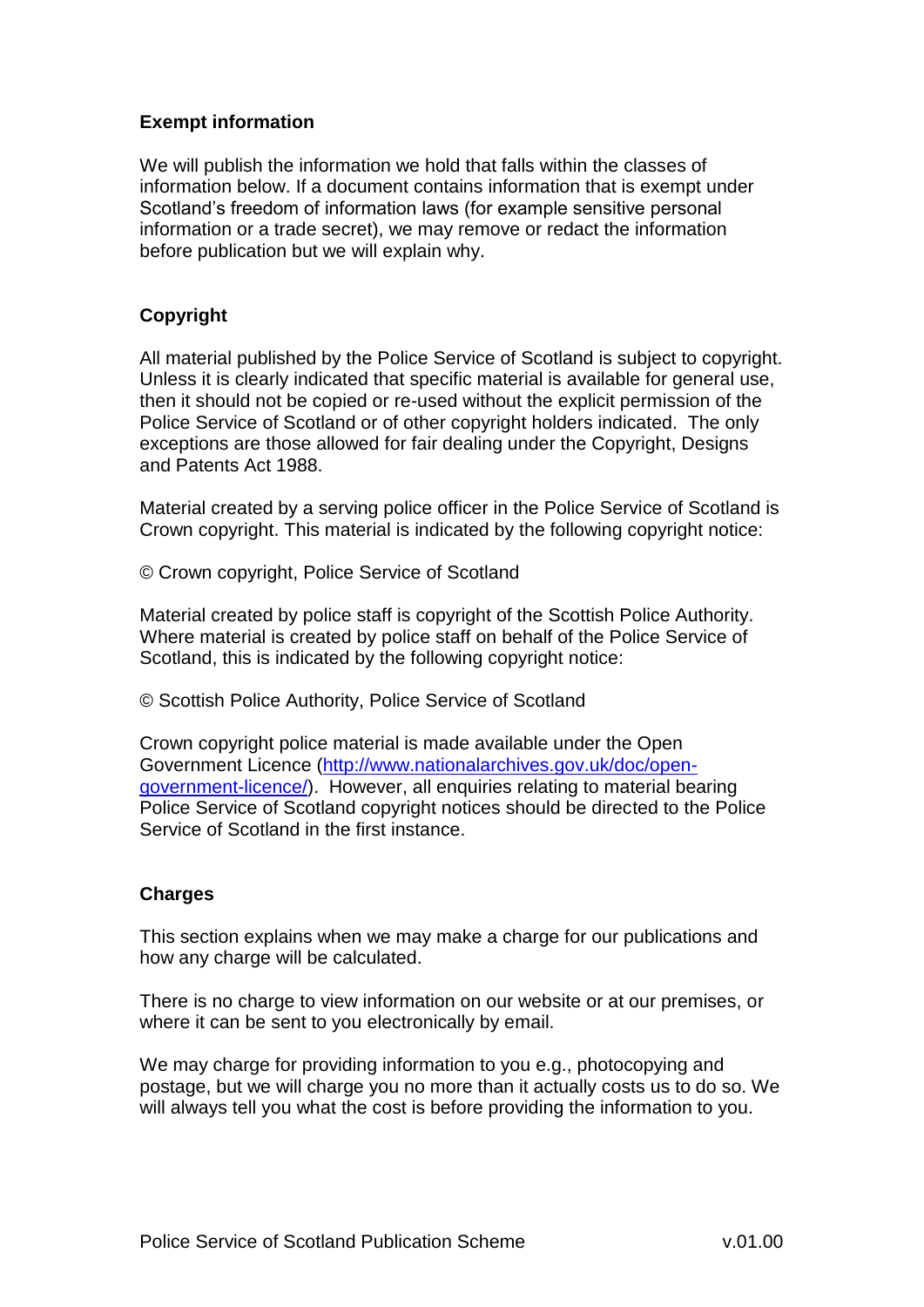Our photocopying charge per sheet of paper is shown in the tables below:

*Photocopying*

| <b>Type</b>            | Size of paper | Pence per sheet of paper |
|------------------------|---------------|--------------------------|
| <b>Black and white</b> | A4            | 0p                       |
| <b>Colour</b>          | A4            | 30 <sub>p</sub>          |

Information provided on CD-Rom will be charged at £1.00 per computer disc.

Postage costs will be recharged at the rate we pay to send the information to you by first class post.

When providing copies of pre-printed publications, we will charge no more than the cost per copy of the total print run.

We do not pass any other costs on to you in relation to our published information.

#### **Contact us**

You can contact us for assistance with any aspect of this publication scheme:

*By Post:*

FOI Central Processing Unit Information Management Unit Police Scotland 173 Pitt Street Glasgow G2 4JS

By email: foi@scotland.pnn.police.uk

By telephone: 101

We will also be pleased to advise you how to ask for information that we do not publish, or how to complain if you are dissatisfied with any aspect of this publication scheme.

#### **The classes of information that we publish**

We publish information that we hold within the following classes. Once information is published under a class we will continue to make it available for the current and previous two financial years.

Where information has been updated or superseded, only the current version will be available. If you would like to see previous versions, you may make a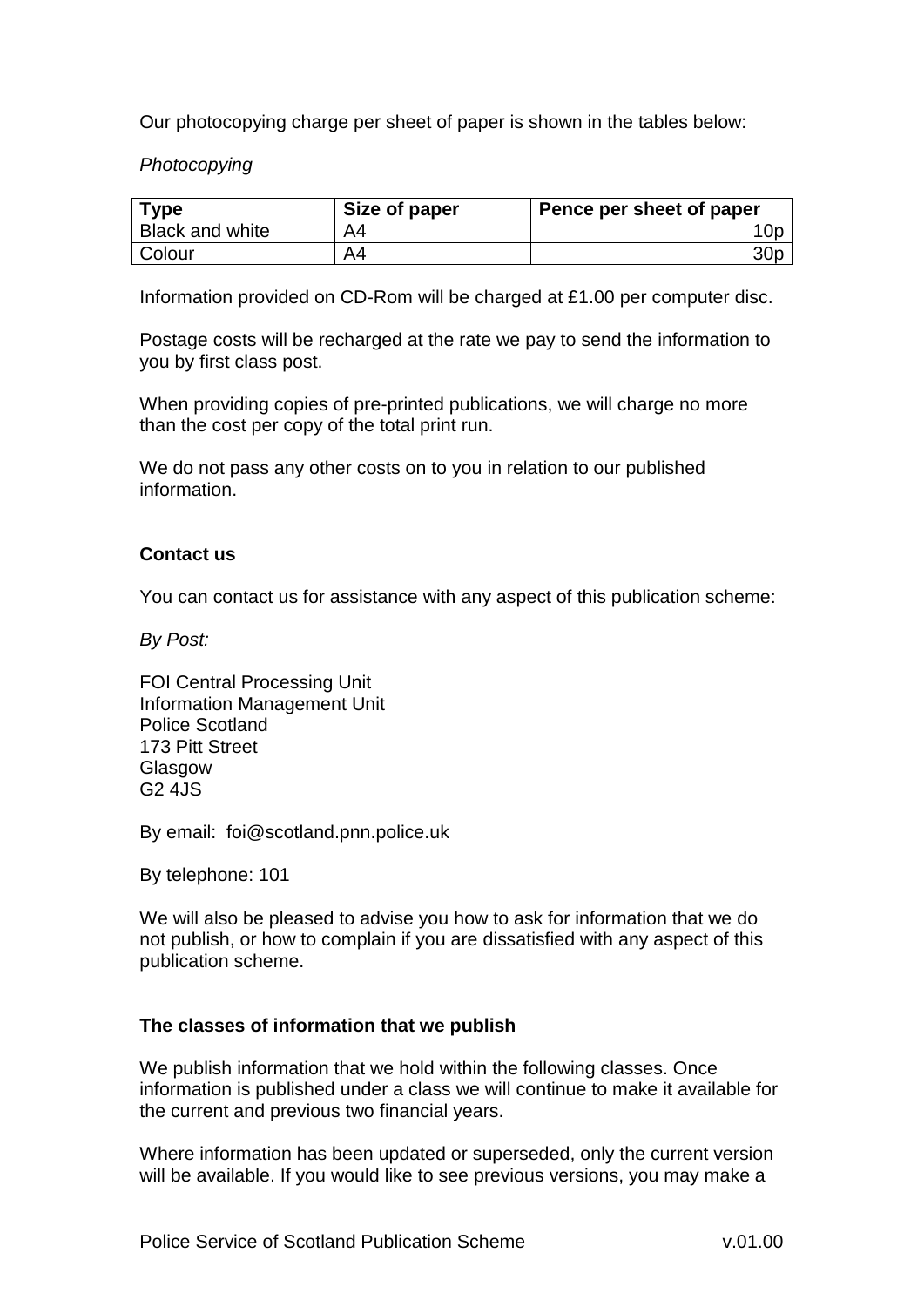request to us for that information.

The information made available through the scheme relates to The Police Service of Scotland. If you would like to see information relating to former police forces and agencies that is held by us, you may make a request to us for that information.

Information made available through the websites of predecessor organisations prior to 1 April 2013 can be accessed through the UK Web Archive hosted by the British Library at the following addresses:

| <b>Central Scotland Police</b> | http://www.webarchive.org.uk/ukwa/target/136019973 |
|--------------------------------|----------------------------------------------------|
| <b>Dumfries and Galloway</b>   | http://www.webarchive.org.uk/ukwa/target/136019974 |
| Constabulary                   |                                                    |
| <b>Fife Constabulary</b>       | http://www.webarchive.org.uk/ukwa/target/136019975 |
| <b>Grampian Police</b>         | http://www.webarchive.org.uk/ukwa/target/131858439 |
| <b>Lothian and Borders</b>     |                                                    |
| Police                         | http://www.webarchive.org.uk/ukwa/target/136019976 |
| <b>Northern Constabulary</b>   | http://www.webarchive.org.uk/ukwa/target/136019977 |
| Scottish Crime and Drug        | http://www.webarchive.org.uk/ukwa/target/136020025 |
| <b>Enforcement Agency</b>      |                                                    |
| <b>Strathclyde Police</b>      | http://www.webarchive.org.uk/ukwa/target/136019978 |
| <b>Tayside Police</b>          | http://www.webarchive.org.uk/ukwa/target/136019979 |

A number of overarching policies adopted by the police service in Scotland were formerly published on the following website:

|                             | Association of Chief Police   http://www.webarchive.org.uk/ukwa/target/131858440 |
|-----------------------------|----------------------------------------------------------------------------------|
| <b>Officers in Scotland</b> |                                                                                  |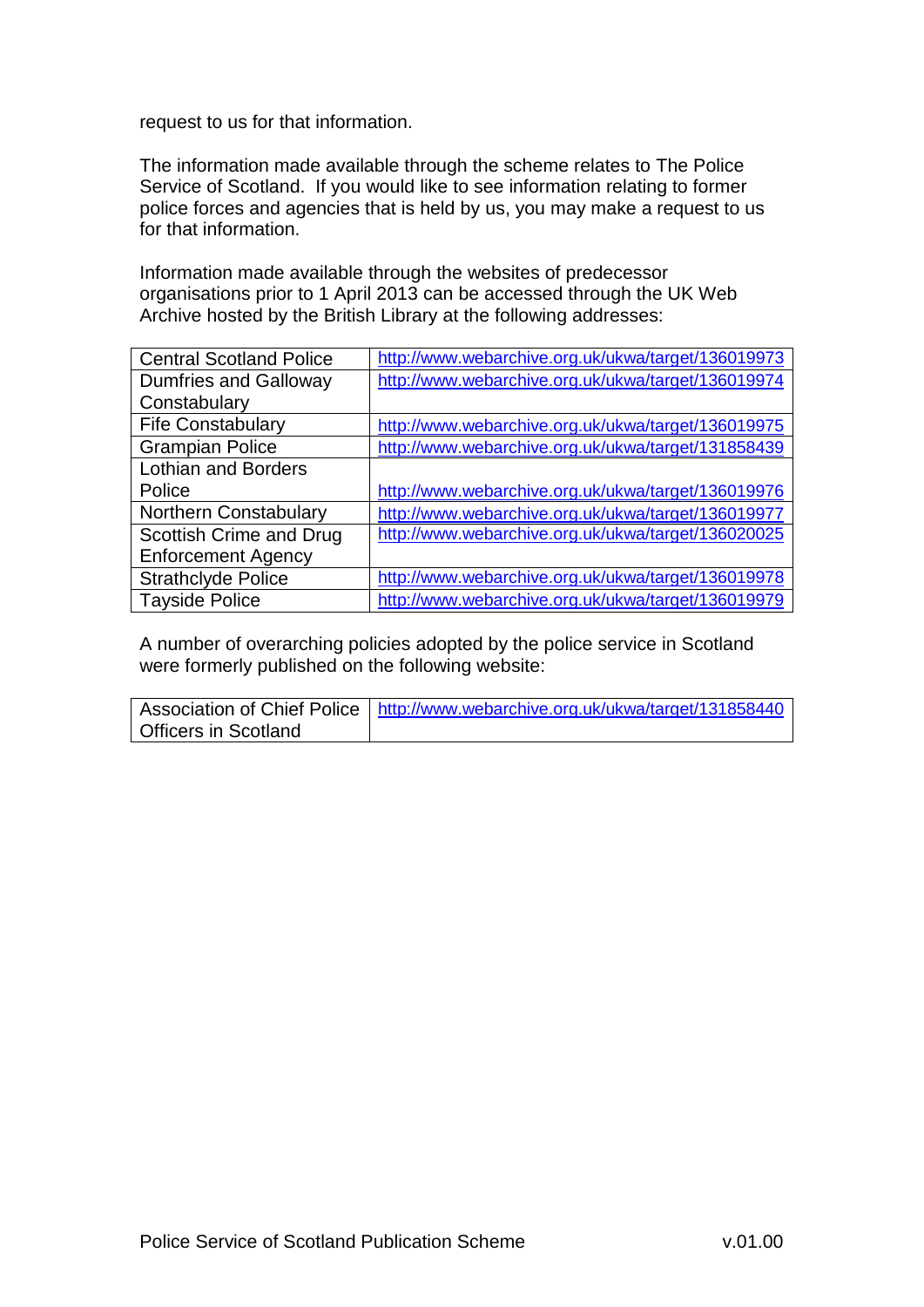## **CLASS 1: ABOUT POLICE SCOTLAND**

#### **Class description:**

Information about the Police Service of Scotland, who we are, where to find us, how to contact us, how we are managed and our external relations

#### **General information about the authority**

Address and contact details for headquarters and principal offices.

- Address and contact details for **Police Scotland Headquarters** are available at<http://www.scotland.police.uk/contact-us/>
- Address and contact details for local police stations including **divisional headquarters** are available at <http://www.scotland.police.uk/police-stations/>

Organisational structure, roles and responsibilities of senior officers.

- Information about out **organizational structure** is available on page 5 of the Police Scotland Annual Police Plan at [http://www.scotland.police.uk/about-us/police-scotland/strategic](http://www.scotland.police.uk/about-us/police-scotland/strategic-planning/)[planning/](http://www.scotland.police.uk/about-us/police-scotland/strategic-planning/)
- Details of our **senior officers** and their responsibilities is available at <http://www.scotland.police.uk/about-us/police-scotland/executive-team/>

Business opening hours.

• Information about our **opening hours** can be accessed at <http://www.scotland.police.uk/contact-us/>

Contact details for customer care and complaints functions.

- General information about **contacting us** is available at <http://www.scotland.police.uk/contact-us/>
- Information about **making a complaint about the police** is available at [http://www.scotland.police.uk/about-us/police-scotland/complaints](http://www.scotland.police.uk/about-us/police-scotland/complaints-about-the-police/)[about-the-police/](http://www.scotland.police.uk/about-us/police-scotland/complaints-about-the-police/)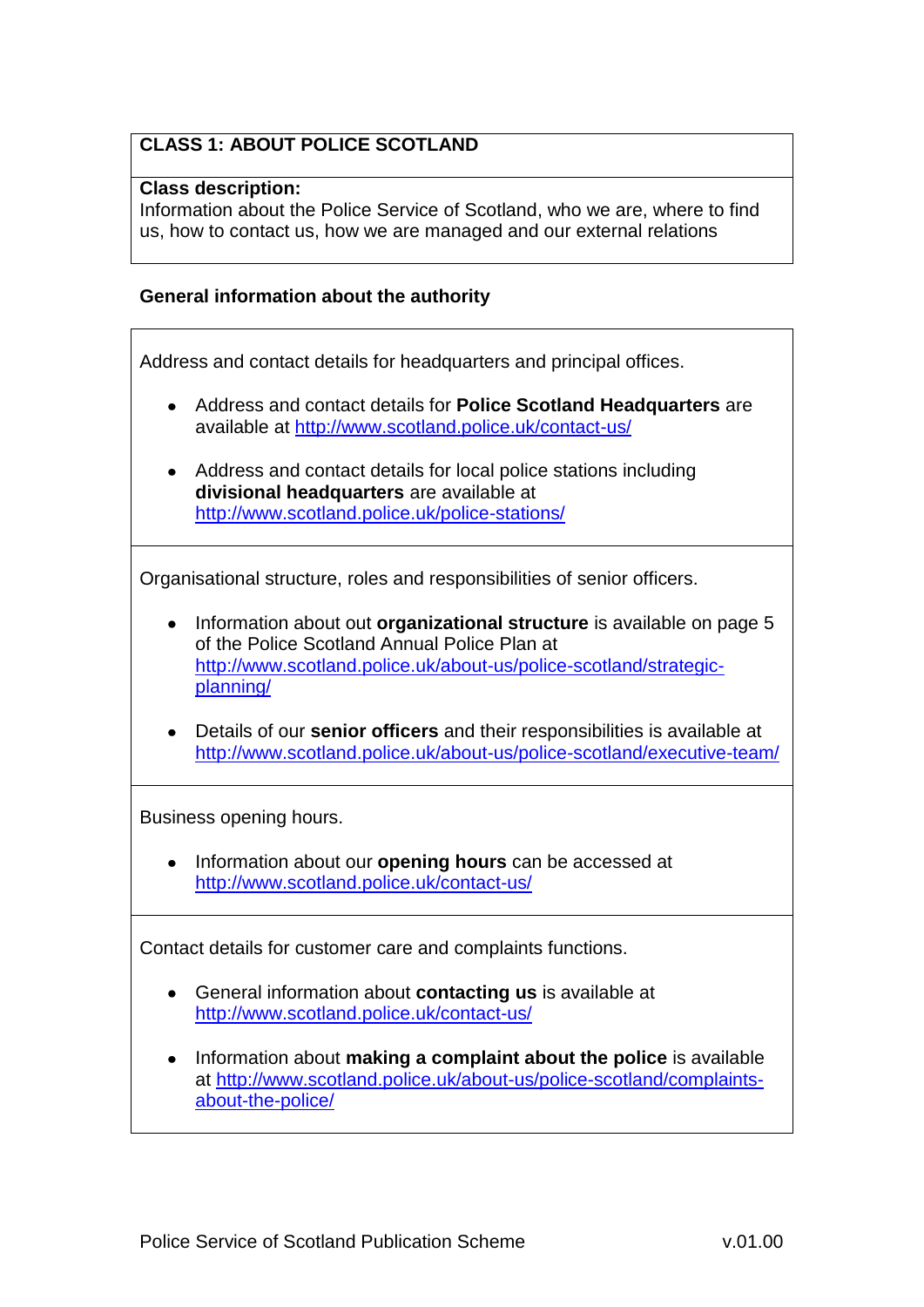Single Model Publication Scheme 2013 and the authority's Guide to Information.

- The Single **Model Publication Scheme 2013** can be accessed at [http://www.scotland.police.uk/access-to-information/freedom-of](http://www.scotland.police.uk/access-to-information/freedom-of-information/)[information/](http://www.scotland.police.uk/access-to-information/freedom-of-information/)
- Our **Guide to Information** can be accessed at [http://www.scotland.police.uk/access-to-information/freedom-of](http://www.scotland.police.uk/access-to-information/freedom-of-information/)[information/](http://www.scotland.police.uk/access-to-information/freedom-of-information/)

Charging schedule for published information.

**Charges** for the provision of information under the Freedom of Information (Scotland) Act 2002 can be accessed at [http://www.scotland.police.uk/access-to-information/freedom-of](http://www.scotland.police.uk/access-to-information/freedom-of-information/charges-for-foi-information/)[information/charges-for-foi-information/](http://www.scotland.police.uk/access-to-information/freedom-of-information/charges-for-foi-information/)

Contact details and advice about how to request information from the authority.

- Information about **how to make a request** under the Freedom of Information (Scotland) Act 2002 can be accessed at [http://www.scotland.police.uk/access-to-information/freedom-of](http://www.scotland.police.uk/access-to-information/freedom-of-information/)[information/](http://www.scotland.police.uk/access-to-information/freedom-of-information/)
- Information about **how to make a request** under the Data Protection Act 1998 can be accessed at [http://www.scotland.police.uk/access-to](http://www.scotland.police.uk/access-to-information/data-protection/)[information/data-protection/](http://www.scotland.police.uk/access-to-information/data-protection/)

### **Constitution**

Legal framework for Police Scotland.

The Police Service of Scotland was established by the **Police and Fire Reform (Scotland) Act 2012** passed by the Scottish Parliament. The Act can be accessed at <http://www.legislation.gov.uk/asp/2012/8/contents>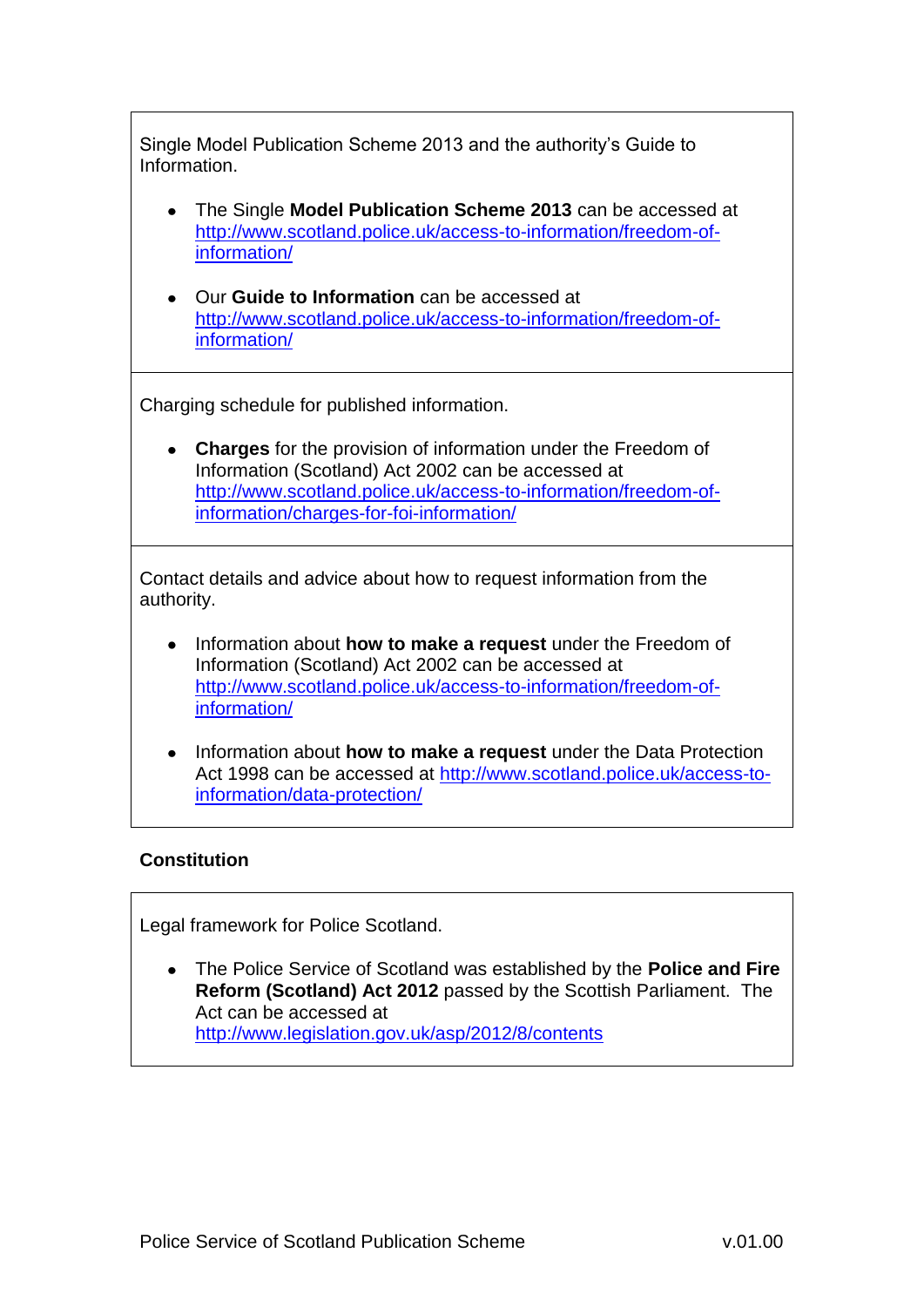#### **How the authority is run**

Description of governance structure, Board, committees and other decision making structures.

- **Information about how the Police Service of Scotland is run**, including the role of the Senior Leadership Board, can be accessed at [http://www.scotland.police.uk/about-us/police-scotland/how-the](http://www.scotland.police.uk/about-us/police-scotland/how-the-authority-is-run/)[authority-is-run/](http://www.scotland.police.uk/about-us/police-scotland/how-the-authority-is-run/)
- The Scottish Police Authority (SPA) was established under the Police and Fire Reform (Scotland) Act 2012 to maintain policing, promote policing principles and continuous improvement of policing, and to hold the Chief Constable to account. **Information about the SPA Board** is made available through the Scottish Police Authority Publication Scheme at<http://www.spa.police.uk/about-us/>

Names of, responsibilities of and (work-related) biographical details of the people who make strategic and operational decisions about the performance of function and/or delivery of services by the authority

- Information about the **members of the Senior Leadership Board** is available at [http://www.scotland.police.uk/about-us/police](http://www.scotland.police.uk/about-us/police-scotland/executive-team/)[scotland/executive-team/](http://www.scotland.police.uk/about-us/police-scotland/executive-team/)
- Information about the **members of the SPA Board** is made available through the Scottish Police Authority Publication Scheme at <http://www.spa.police.uk/about-us/the-board/>

Governance policies

- Our **policies** are available at [http://www.scotland.police.uk/access-to](http://www.scotland.police.uk/access-to-information/policies-and-procedures/police-scotland-policies/)[information/policies-and-procedures/police-scotland-policies/](http://www.scotland.police.uk/access-to-information/policies-and-procedures/police-scotland-policies/)
- A **Scheme of Arrangements** between the Scottish Police Authority and the Chief Constable of the Police Service of Scotland can be accessed at [http://www.spa.police.uk/meetings-events/board](http://www.spa.police.uk/meetings-events/board-meetings/145317/)[meetings/145317/](http://www.spa.police.uk/meetings-events/board-meetings/145317/)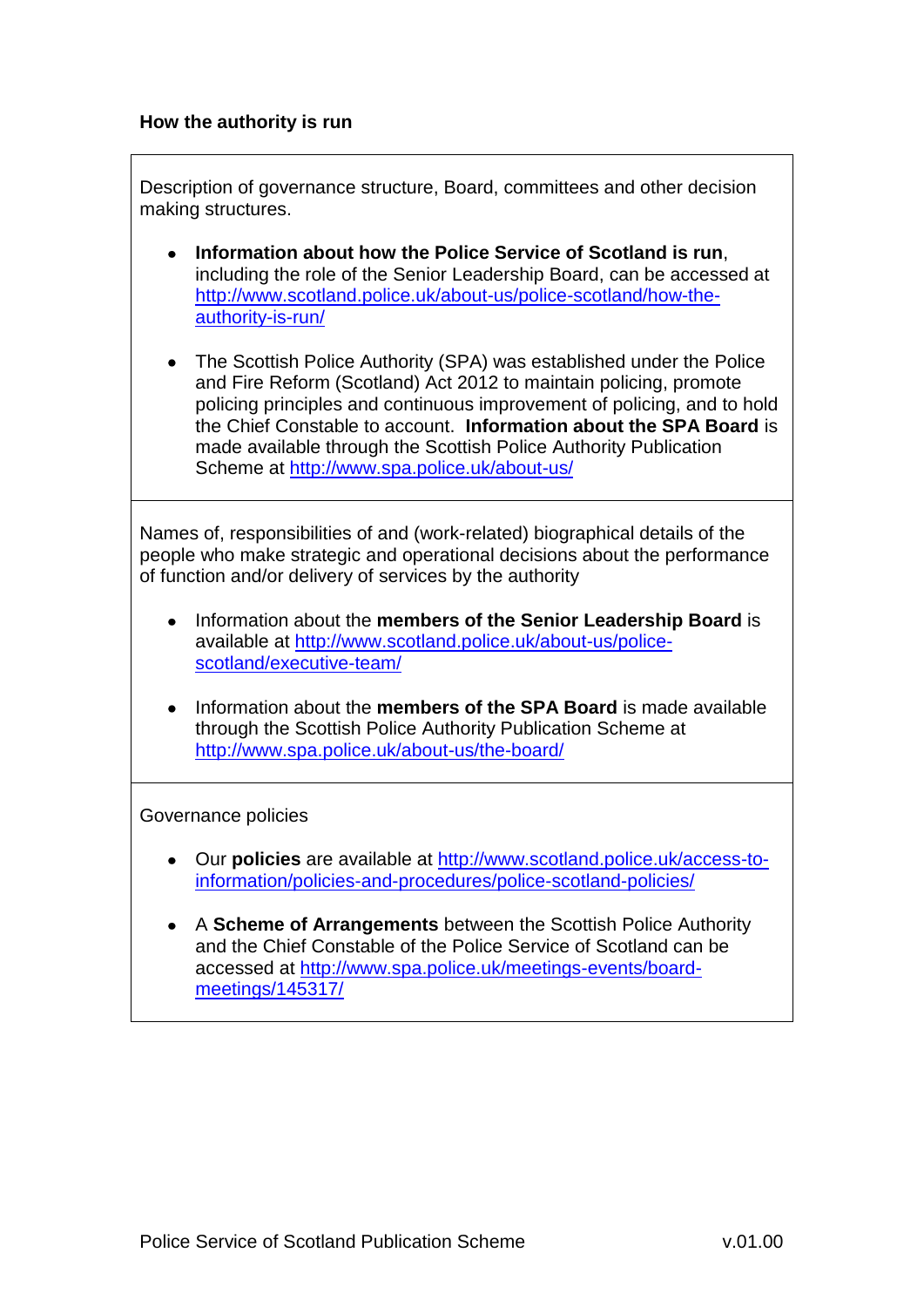### **Corporate planning**

#### Mission statement

- **Our Purpose**, **Our Focus**, and **Our Values** are available on page 6 of the Police Scotland Annual Police Plan at [http://www.scotland.police.uk/about-us/police-scotland/strategic](http://www.scotland.police.uk/about-us/police-scotland/strategic-planning/)[planning/](http://www.scotland.police.uk/about-us/police-scotland/strategic-planning/)
- The statutory **Policing Principles** are set out at section 32 of the Police and Fire Reform (Scotland) Act 2012. The Principles can be accessed at<http://www.legislation.gov.uk/asp/2012/8/section/32>

#### Corporate plans

- The Scottish Ministers must set **Strategic Police Priorities**. The Priorities can be accessed at [http://www.scotland.gov.uk/Topics/Justice/public](http://www.scotland.gov.uk/Topics/Justice/public-safety/Police/ConsultationFuturePolicin)[safety/Police/ConsultationFuturePolicin](http://www.scotland.gov.uk/Topics/Justice/public-safety/Police/ConsultationFuturePolicin)
- The Scottish Police Authority must prepare a **Strategic Police Plan**. The Plan is made available through the Scottish Police Authority Publication Scheme at [http://www.spa.police.uk/about-us/consultation](http://www.spa.police.uk/about-us/consultation-on-draft-strategic-plan/)[on-draft-strategic-plan/](http://www.spa.police.uk/about-us/consultation-on-draft-strategic-plan/)
- The Chief Constable of the Police Service of Scotland must prepare an **Annual Police Plan**. The Police Scotland Annual Police Plan is available at [http://www.scotland.police.uk/about-us/police](http://www.scotland.police.uk/about-us/police-scotland/strategic-planning/)[scotland/strategic-planning/](http://www.scotland.police.uk/about-us/police-scotland/strategic-planning/)

Local policing plans

- 32 **Local Policing Plans** prepared by Local Police Commanders can be accessed under each area on the Your Community section of our website:<http://www.scotland.police.uk/your-community/>
- 353 **Multi Member Ward Plans** can be accessed at individual web pages for each of the 353 wards on the Your Community section of our website:<http://www.scotland.police.uk/your-community/>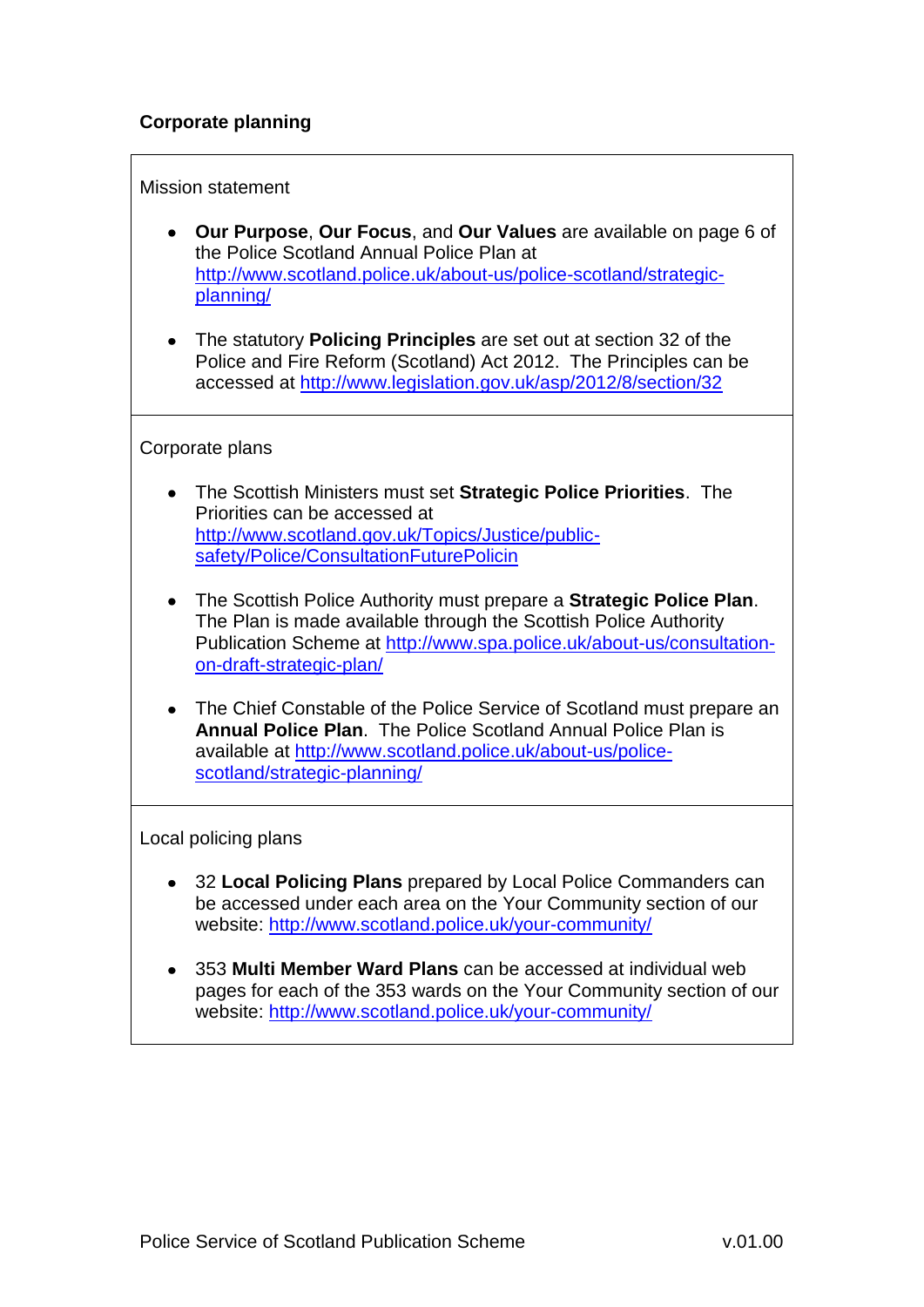Corporate strategies

**Corporate Strategies** will be published as they become available at [http://www.scotland.police.uk/access-to-information/policies-and](http://www.scotland.police.uk/access-to-information/policies-and-procedures/)[procedures/](http://www.scotland.police.uk/access-to-information/policies-and-procedures/)

Corporate policies

- **Corporate policies** are available at [http://www.scotland.police.uk/access-to-information/policies-and](http://www.scotland.police.uk/access-to-information/policies-and-procedures/police-scotland-policies/)[procedures/police-scotland-policies/](http://www.scotland.police.uk/access-to-information/policies-and-procedures/police-scotland-policies/)
- **Corporate procedures** will be made available at [http://www.scotland.police.uk/access-to-information/policies-and](http://www.scotland.police.uk/access-to-information/policies-and-procedures/)[procedures/](http://www.scotland.police.uk/access-to-information/policies-and-procedures/)

Strategic planning processes.

- $\bullet$ Information about how we set our **priorities and objectives** is available on page 8 of the Police Scotland Annual Police Plan at [http://www.scotland.police.uk/about-us/police-scotland/strategic](http://www.scotland.police.uk/about-us/police-scotland/strategic-planning/)[planning/](http://www.scotland.police.uk/about-us/police-scotland/strategic-planning/)
- The statutory **process for the development of the Strategic Police Plan** is set out at Section 34 of the Police and Fire Reform (Scotland) Act 2012, available at <http://www.legislation.gov.uk/asp/2012/8/section/34>
- The statutory **process for the development of the Annual Police Plan** is set out at Section 35 of the Police and Fire Reform (Scotland) Act 2012, available at <http://www.legislation.gov.uk/asp/2012/8/section/35>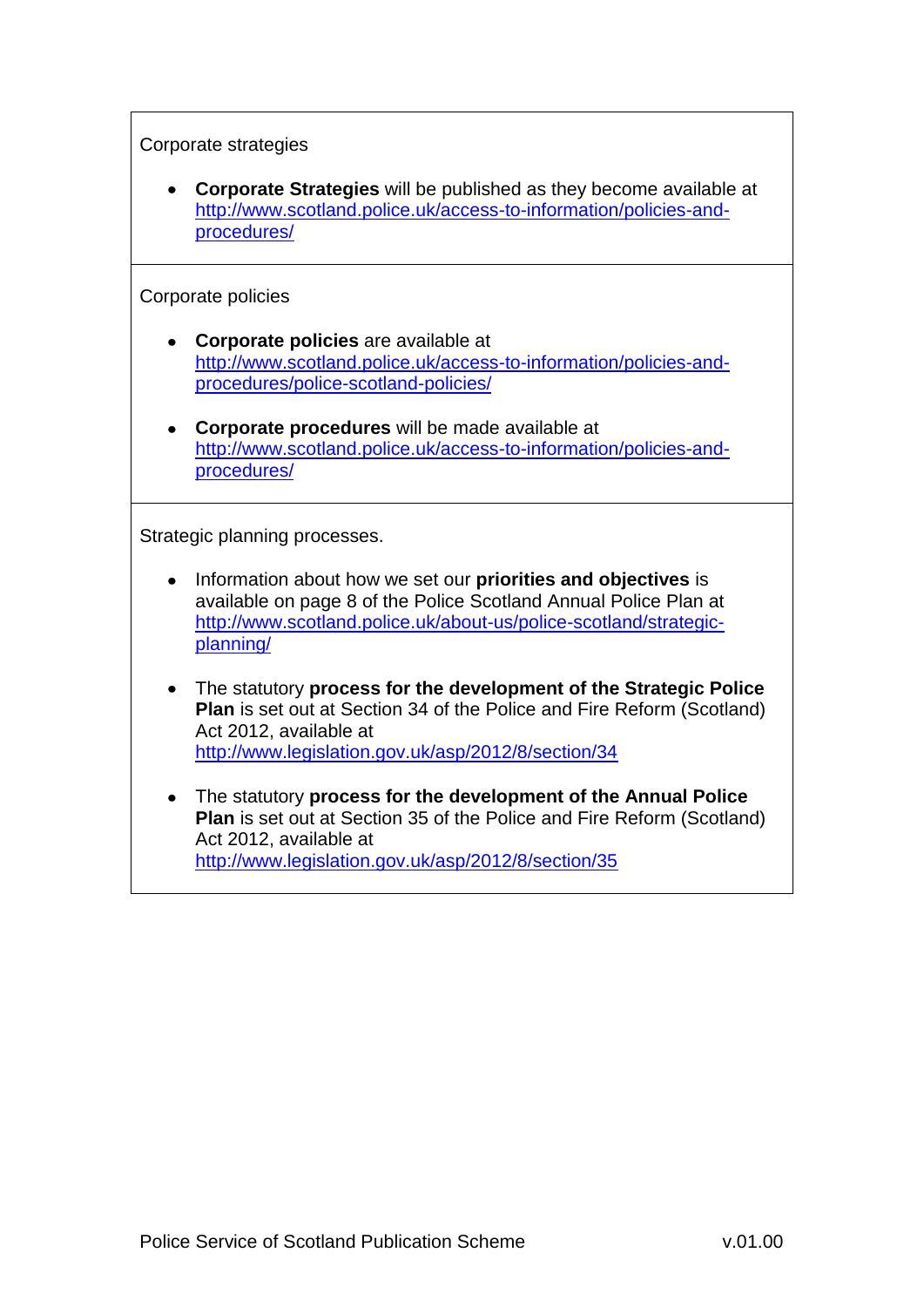### **External relations**

Accountability relationships, including reports to regulators.

- The Scottish Police Authority (SPA) was established under the Police and Fire Reform (Scotland) Act 2012 to maintain policing, promote policing principles and continuous improvement of policing, and to hold the Chief Constable to account. **Information about the SPA Board** is made available through the Scottish Police Authority Publication Scheme at<http://www.spa.police.uk/about-us/>
- **Information about Her Majesty's Inspectorate of Constabulary in Scotland** including HMICS reports can be accessed at <http://www.hmics.org/>
- $\bullet$ Local scrutiny arrangements are set out in **A Collaborative Statement of Good Scrutiny & Engagement** that can be accessed at <http://www.scotland.gov.uk/Resource/0041/00412605.pdf>

Internal and external audit arrangements.

Internal audit activity will be undertaken by the Scottish Police Authority. Information about **audit arrangements** will be made available through the Scottish Police Authority publication scheme at [http://www.spa.police.uk](http://www.spa.police.uk/)

Strategic agreements with other bodies.

Protocols and Memoranda of Understanding between the Police Service of Scotland and other bodies will be made available at [http://www.scotland.police.uk/access-to-information/policies-and](http://www.scotland.police.uk/access-to-information/policies-and-procedures/)[procedures/](http://www.scotland.police.uk/access-to-information/policies-and-procedures/)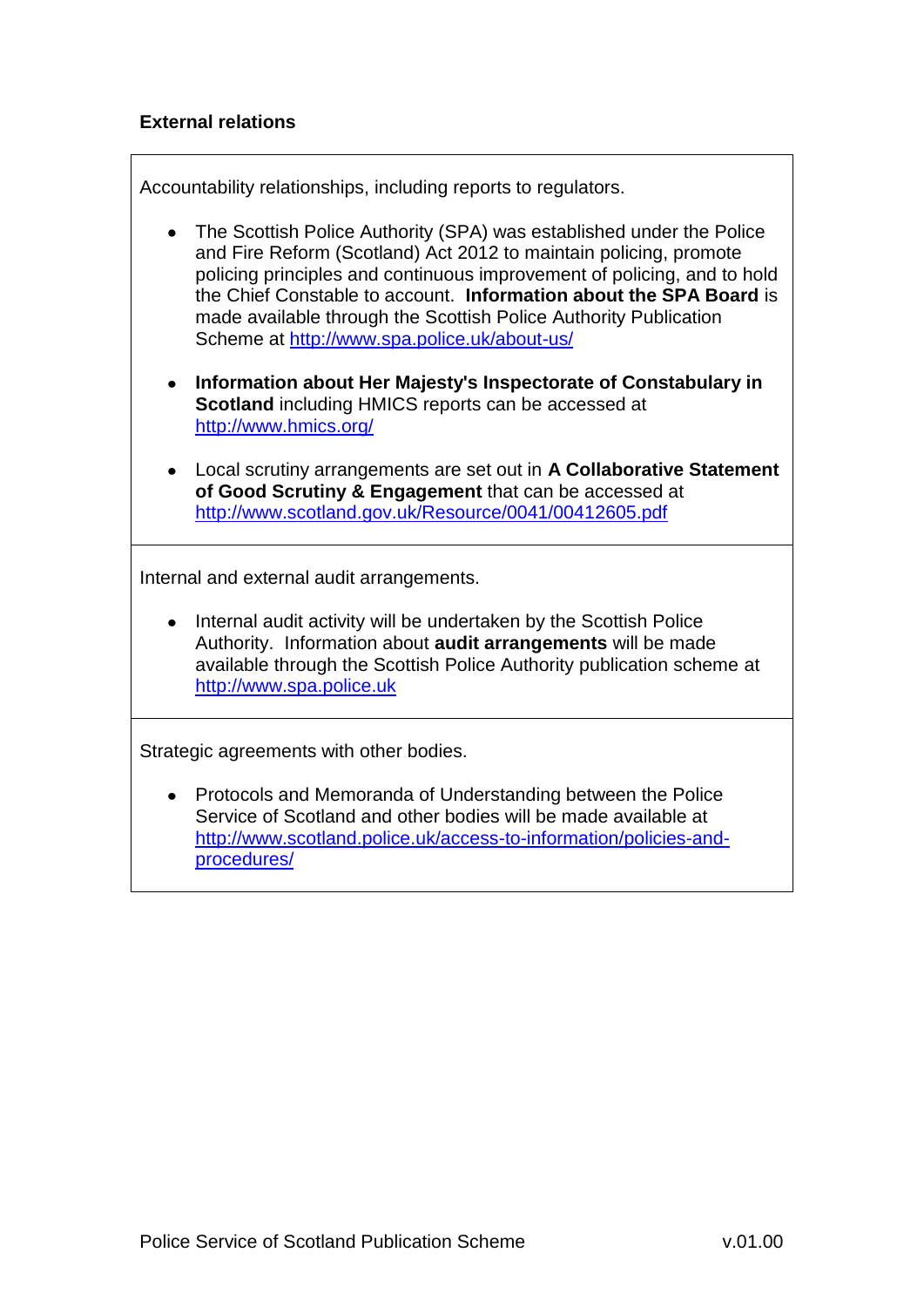### **CLASS 2: HOW WE DELIVER OUR FUNCTIONS AND SERVICES**

#### **Class description:**

Information about our work, our strategy and policies for delivering functions and services and information for our service users.

#### **Functions and services**

Description of functions.

The **functions** and **general duties** of a constable are prescribed in Sections 19 and 20 of the Police and Fire Reform (Scotland) Act 2012 available at<http://www.legislation.gov.uk/asp/2012/8/section/19>

List of services.

Information about our **services** can be accessed at [http://www.scotland.police.uk/about-us/finance/service-fees-and](http://www.scotland.police.uk/about-us/finance/service-fees-and-charges/)[charges/](http://www.scotland.police.uk/about-us/finance/service-fees-and-charges/)

Strategies, policies and internal staff procedures for performing statutory functions.

- **Corporate policies** are published at [http://www.scotland.police.uk/access-to-information/policies-and](http://www.scotland.police.uk/access-to-information/policies-and-procedures/policies/)[procedures/policies/](http://www.scotland.police.uk/access-to-information/policies-and-procedures/policies/)
- **Corporate procedures** are published at [http://www.scotland.police.uk/access-to-information/policies-and](http://www.scotland.police.uk/access-to-information/policies-and-procedures/sops/)[procedures/sops/](http://www.scotland.police.uk/access-to-information/policies-and-procedures/sops/)

How to apply for a licence.

- Information about applying for a **Firearms Certificate** can be accessed at [http://www.scotland.police.uk/about-us/finance/service-fees-and](http://www.scotland.police.uk/about-us/finance/service-fees-and-charges/firearms/)[charges/firearms/](http://www.scotland.police.uk/about-us/finance/service-fees-and-charges/firearms/)
- Information about applying for a firearms **Visitor's Permit** can be accessed at [http://www.scotland.police.uk/about-us/finance/service](http://www.scotland.police.uk/about-us/finance/service-fees-and-charges/firearms/146928/)[fees-and-charges/firearms/146928/](http://www.scotland.police.uk/about-us/finance/service-fees-and-charges/firearms/146928/)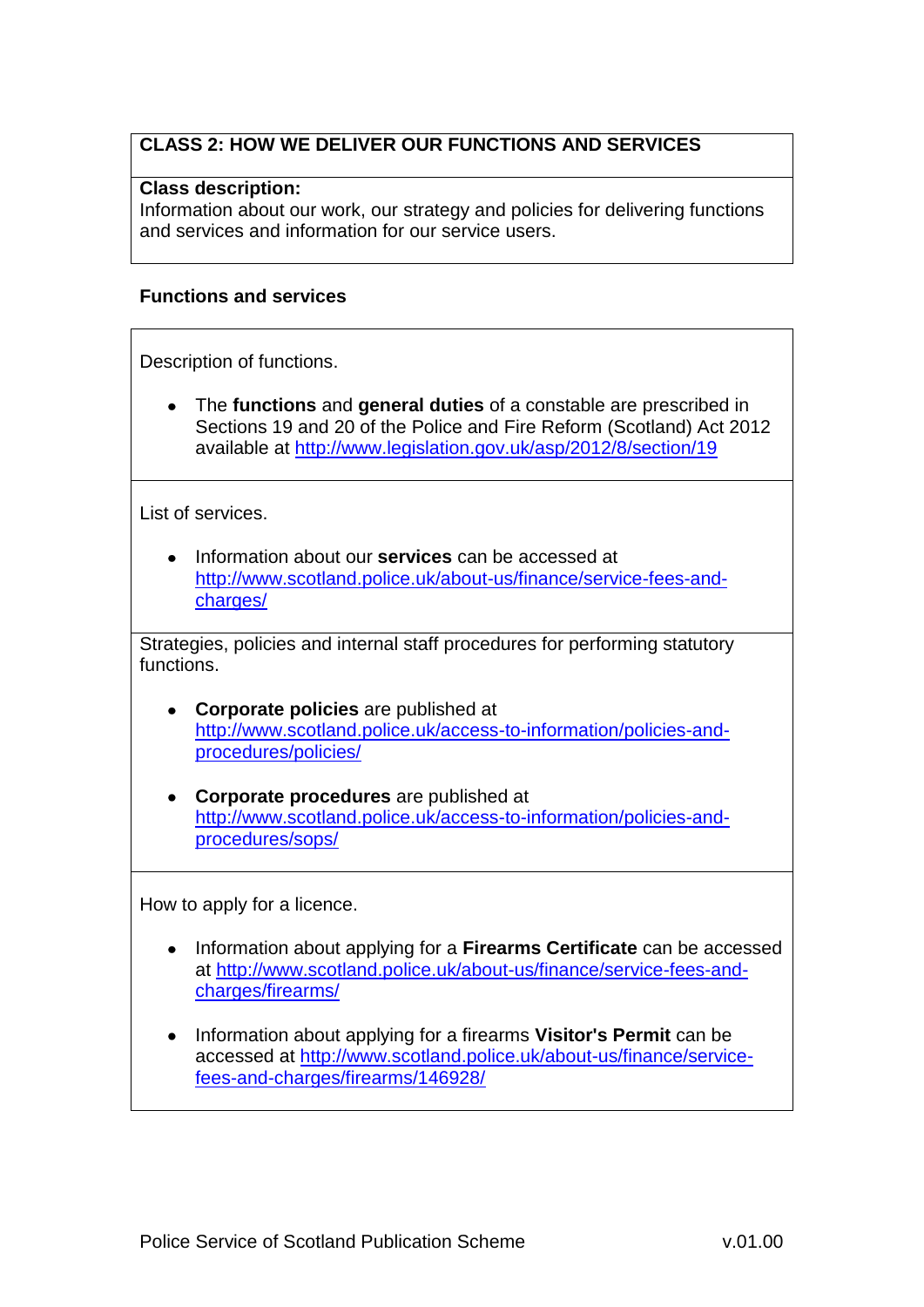| Information about applying for a firearms dealer's Certificate of<br>Registration can be accessed at http://www.scotland.police.uk/about-<br>us/finance/service-fees-and-charges/firearms/146928/ |
|---------------------------------------------------------------------------------------------------------------------------------------------------------------------------------------------------|
| Information about applying for an Explosives Certificate can be<br>٠<br>accessed at http://www.scotland.police.uk/about-us/finance/service-<br>fees-and-charges/firearms/146931/                  |
| Information about applying for a Snaring Operator Identification<br>٠<br>Number can be accessed at http://www.scotland.police.uk/about-<br>us/finance/service-fees-and-charges/firearms/146937/   |
| Information about applying for a <b>Pedlar's Licence</b> can be accessed at<br>http://www.scotland.police.uk/about-us/finance/service-fees-and-<br>charges/146963/                                |
| How to report a concern to the authority.                                                                                                                                                         |
| Information about reporting crime can be accessed at<br>http://www.scotland.police.uk/contact-us/                                                                                                 |
| Information about reporting child abuse can be accessed at<br>٠<br>http://www.scotland.police.uk/keep-safe/safety-advice-jj/children-and-<br>young-people/reporting-child-abuse/                  |
| Information about reporting <b>domestic abuse</b> can be accessed at<br>http://www.scotland.police.uk/keep-safe/advice-for-victims-of-<br>crime/domestic-abuse/reporting-domestic-abuse/          |
| Information about reporting hate crime can be accessed at<br>http://www.scotland.police.uk/content/keepsafe/122050/122099                                                                         |
| Information about reporting anti-social behaviour can be accessed at<br>http://www.scotland.police.uk/keep-safe/safety-advice-jj/personal-<br>safety/antisocial-behaviour/                        |
| Information about reporting <b>domestic abuse</b> , hate crime, and<br>٠<br>terrorism also appears throughout the Police Scotland website                                                         |
| Fees and charges for performance of the authority's function / service fees<br>and charges                                                                                                        |
| Information about service fees and charges can be accessed at<br>٠<br>http://www.scotland.police.uk/about-us/finance/service-fees-and-<br>charges/                                                |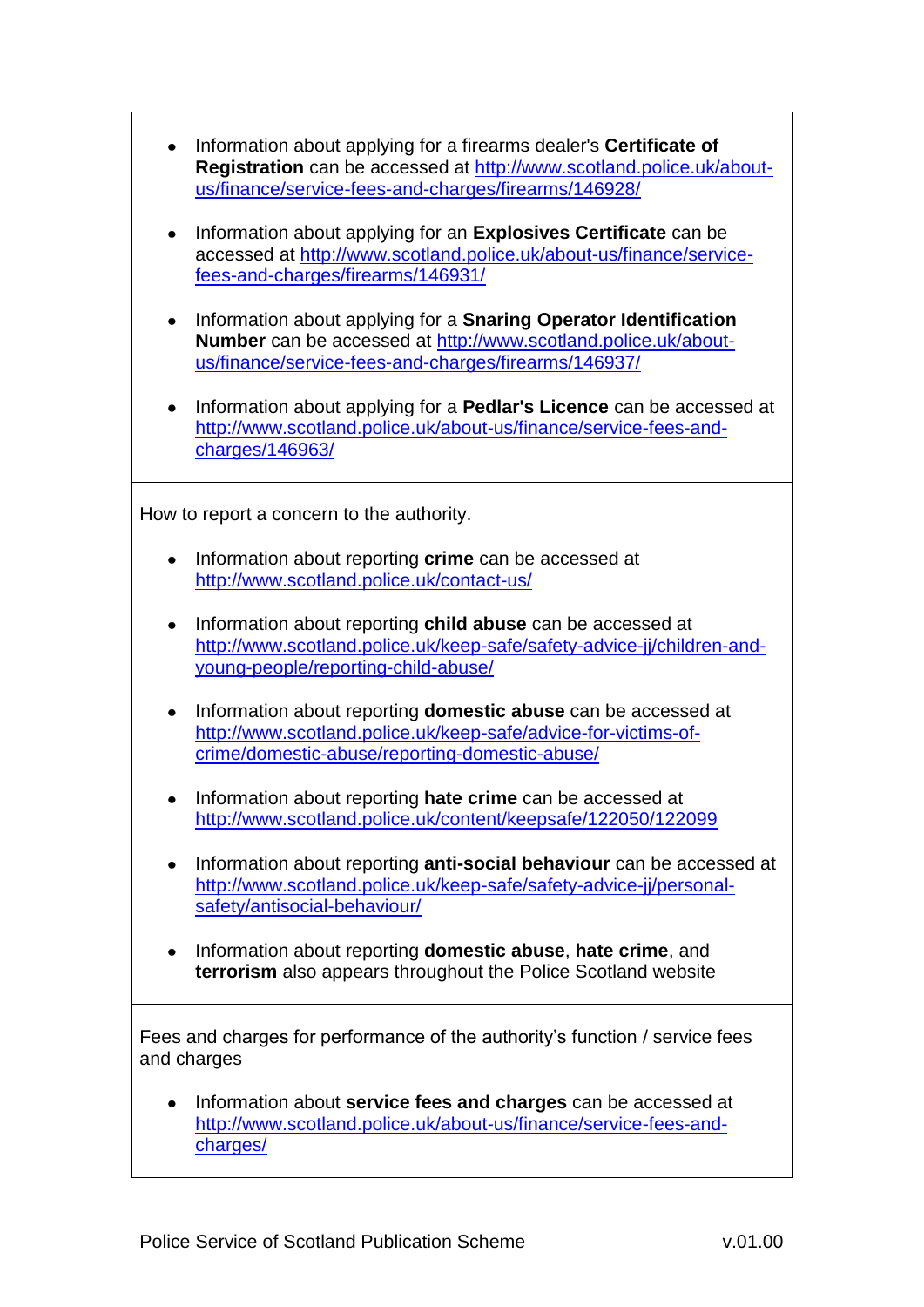#### **CLASS 3: HOW WE TAKE DECISIONS AND WHAT WE HAVE DECIDED Class description:**

Information about the decisions we take, how we make decisions and how we involve others

### **Decision making**

Decisions taken by the organisation: agendas, reports and papers provided for consideration and minutes of Board meetings.

Papers of the **Senior Leadership Board** will be published on our website at<http://www.scotland.police.uk/about-us/decision-making/> as they become available

Public consultation and engagement strategies.

• A comprehensive programme of consultation will inform future Multi Member Ward Plans. Information about our public consultation strategy will be made available at http://www.scotland.police.uk/aboutus/decision-making/public-consultation/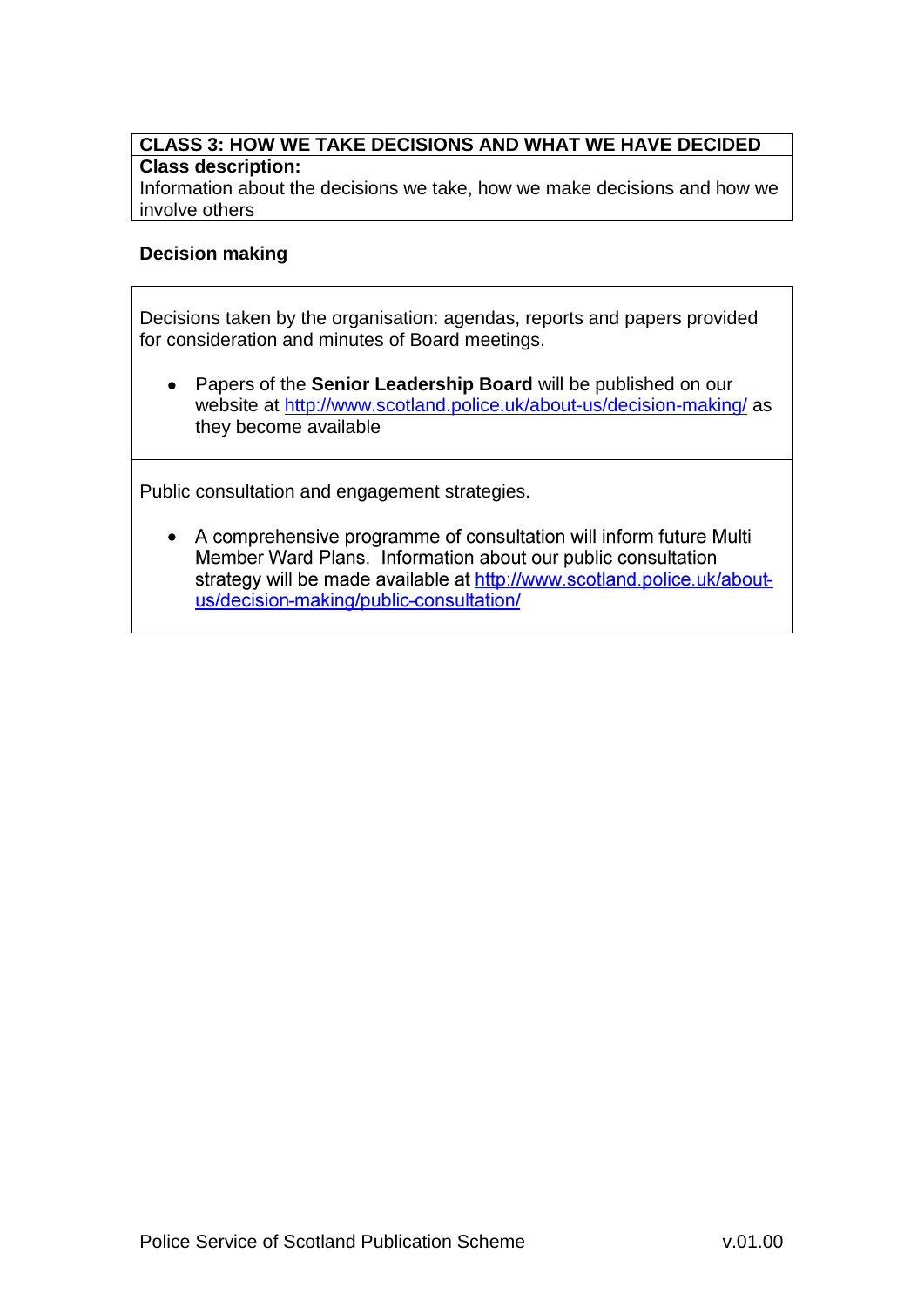### **CLASS 4: WHAT WE SPEND AND HOW WE SPEND IT Class description:**

Information about our strategy for, and management of, financial resources (in sufficient detail to explain how we plan to spend public money and what has actually been spent.

Financial statements, including annual accounts, any regular statements e.g. quarterly budget statements.

Financial statements required by statute e.g., sections 31 and 33 of the Public Service Reform (Scotland) Act 2010, if applicable to the authority.

Financial policies and procedures for budget allocation.

Budget allocation to key policy / function / service areas.

Purchasing plans and capital funding plans.

Financial administration manual / internal financial regulations

Expenses policies and procedures.

Senior staff / board member expenses at category level e.g., travel, subsistence and accommodation.

Board member remuneration other than expenses.

Investments, summary information about endowments, investments and authority pension fund.

Information about **management of financial resources** will be made available through the Scottish Police Authority publication scheme at [http://www.spa.police.uk](http://www.spa.police.uk/)

Pay and grading structure.

Information about the **pay and grading structure** for police officers can be accessed at [http://www.scotland.police.uk/about](http://www.scotland.police.uk/about-us/finance/Pay-and-Grading-Structure/)[us/finance/Pay-and-Grading-Structure/](http://www.scotland.police.uk/about-us/finance/Pay-and-Grading-Structure/)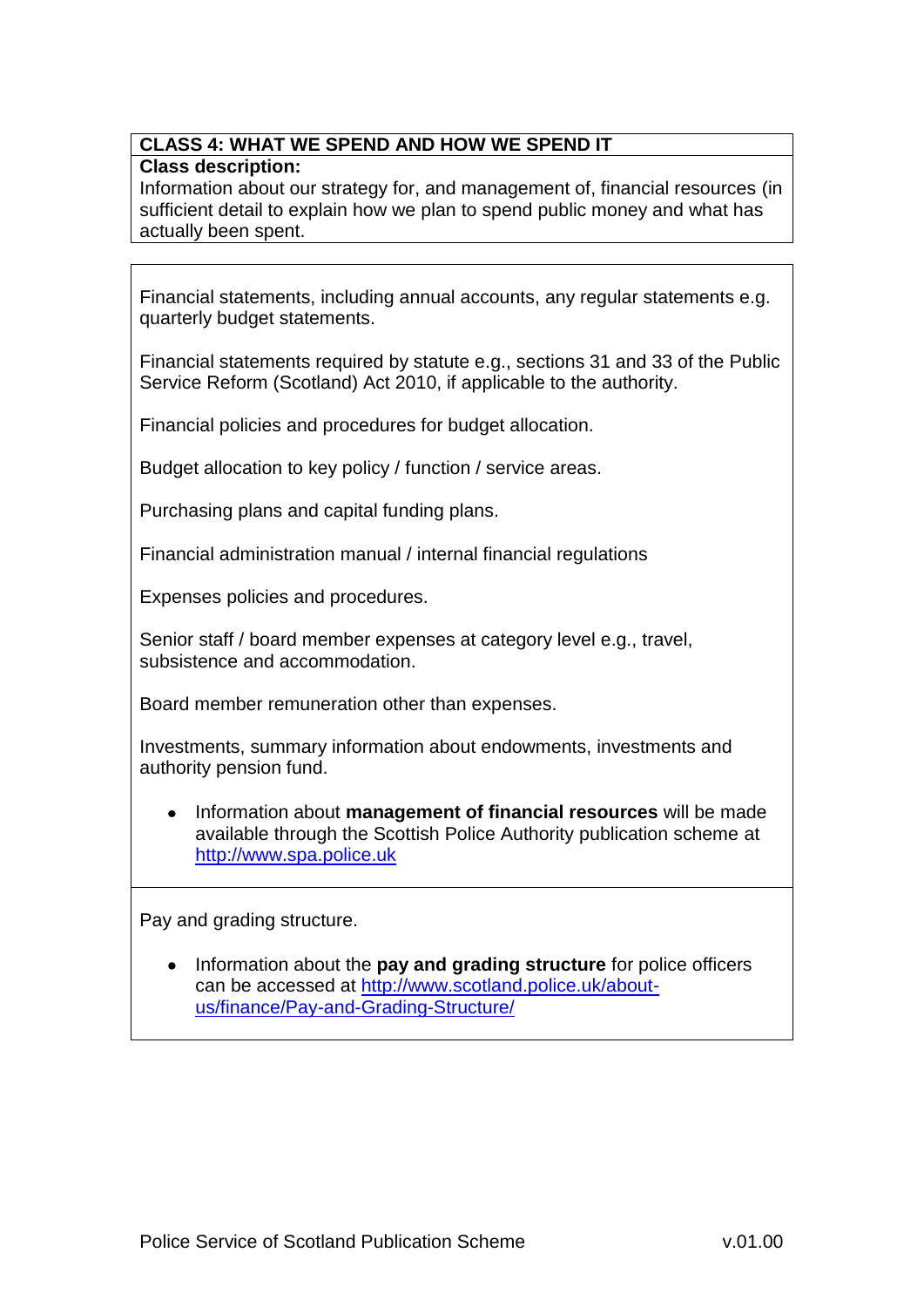### **CLASS 5: HOW WE MANAGE OUR HUMAN, PHYSICAL AND INFORMATION RESOURCES**

#### **Class description:**

Information about how we manage the human, physical and information resources of Police Scotland

#### **Human resources**

Strategy and management of human resources.

- Information about **our staff** can be accessed at <http://www.scotland.police.uk/about-us/police-scotland/>
- A description of arrangements for **human resources management** is available on the Scottish Police Authority website at <http://www.spa.police.uk/meetings-events/board-meetings/132675/>

Staffing structure.

- Information about our **establishment** can be accessed at <http://www.scotland.police.uk/about-us/police-scotland/>
- The **rank structure** for constables serving in the Police Service of Scotland is set out at Section 11 of the Police and Fire Reform (Scotland) Act 2012: <http://www.legislation.gov.uk/asp/2012/8/section/11/enacted>

Human resources policies, procedures and guidelines, including e.g., recruitment, performance management, salary and grading, promotion, pensions, discipline, grievance, staff development, staff records.

Terms and conditions

- **The Police Service of Scotland Regulations 2013** governing the pay and conditions of service of regular constables are available at [http://www.legislation.gov.uk/ssi/2013/35/pdfs/ssi\\_20130035\\_en.pdf](http://www.legislation.gov.uk/ssi/2013/35/pdfs/ssi_20130035_en.pdf)
- **The Police Service of Scotland (Special Constables) Regulations 2013** governing the terms and conditions of appointment of special constables are available at <http://www.scotland.gov.uk/Resource/0041/00411194.pdf>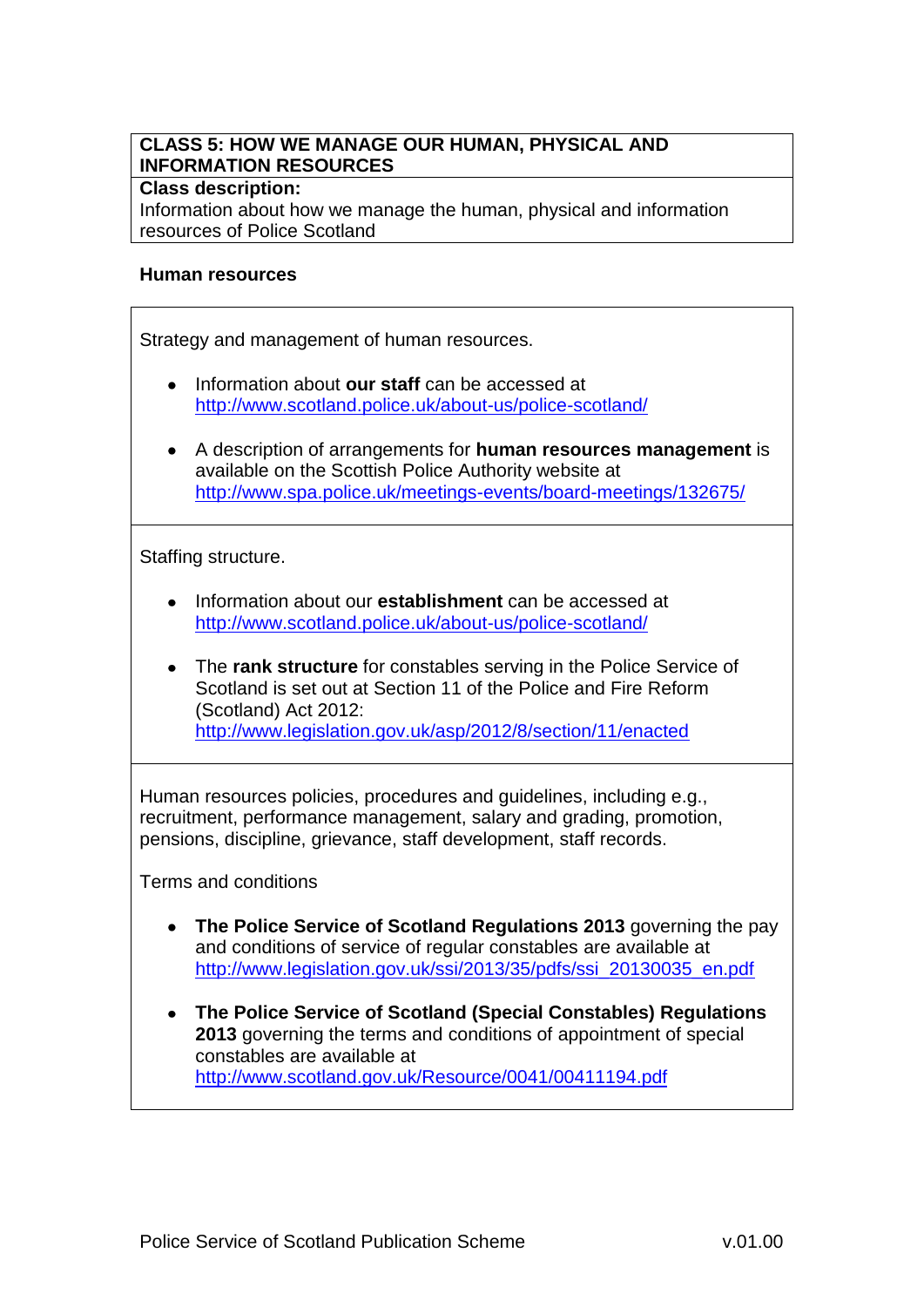**[Police Service of Scotland \(Police Cadets\) Regulations 2013](http://www.legislation.gov.uk/ssi/2013/42/pdfs/ssi_20130042_en.pdf)**  $\bullet$ governing the terms and conditions of appointment of police cadets are available at [http://www.legislation.gov.uk/ssi/2013/42/pdfs/ssi\\_20130042\\_en.pdf](http://www.legislation.gov.uk/ssi/2013/42/pdfs/ssi_20130042_en.pdf)

#### Recruitment

Information about the **recruitment** of police officers, police staff and  $\bullet$ special constables can be accessed at <http://www.scotland.police.uk/recruitment/>

Performance management

**The Police Service of Scotland (Performance) Regulations 2013** governing procedures for handling unsatisfactory performance by police officers are available at [http://www.legislation.gov.uk/ssi/2013/61/pdfs/ssi\\_20130061\\_en.pdf](http://www.legislation.gov.uk/ssi/2013/61/pdfs/ssi_20130061_en.pdf)

Salary and grading

The **pay and grading structure** for police officers can be accessed at [http://www.scotland.police.uk/about-us/finance/Pay-and-Grading-](http://www.scotland.police.uk/about-us/finance/Pay-and-Grading-Structure/)[Structure/](http://www.scotland.police.uk/about-us/finance/Pay-and-Grading-Structure/)

Promotion

**[Police Service of Scotland \(Promotion\) Regulations 2013](http://www.legislation.gov.uk/ssi/2013/39/pdfs/ssi_20130039_en.pdf)** governing procedures for promotion of police officers are available at [http://www.legislation.gov.uk/ssi/2013/39/pdfs/ssi\\_20130039\\_en.pdf](http://www.legislation.gov.uk/ssi/2013/39/pdfs/ssi_20130039_en.pdf)

#### **Discipline**

- **The Police Service of Scotland (Conduct) Regulations 2013** governing procedures for determining cases of unsatisfactory conduct by senior officers are available at <http://www.scotland.gov.uk/Resource/0041/00411194.pdf>
- **The Police Service of Scotland (Senior Officers) (Conduct) Regulations 2013** governing procedures for handling unsatisfactory conduct in police officers below the rank of Assistant Chief Constable are available at <http://www.scotland.gov.uk/Resource/0041/00411194.pdf>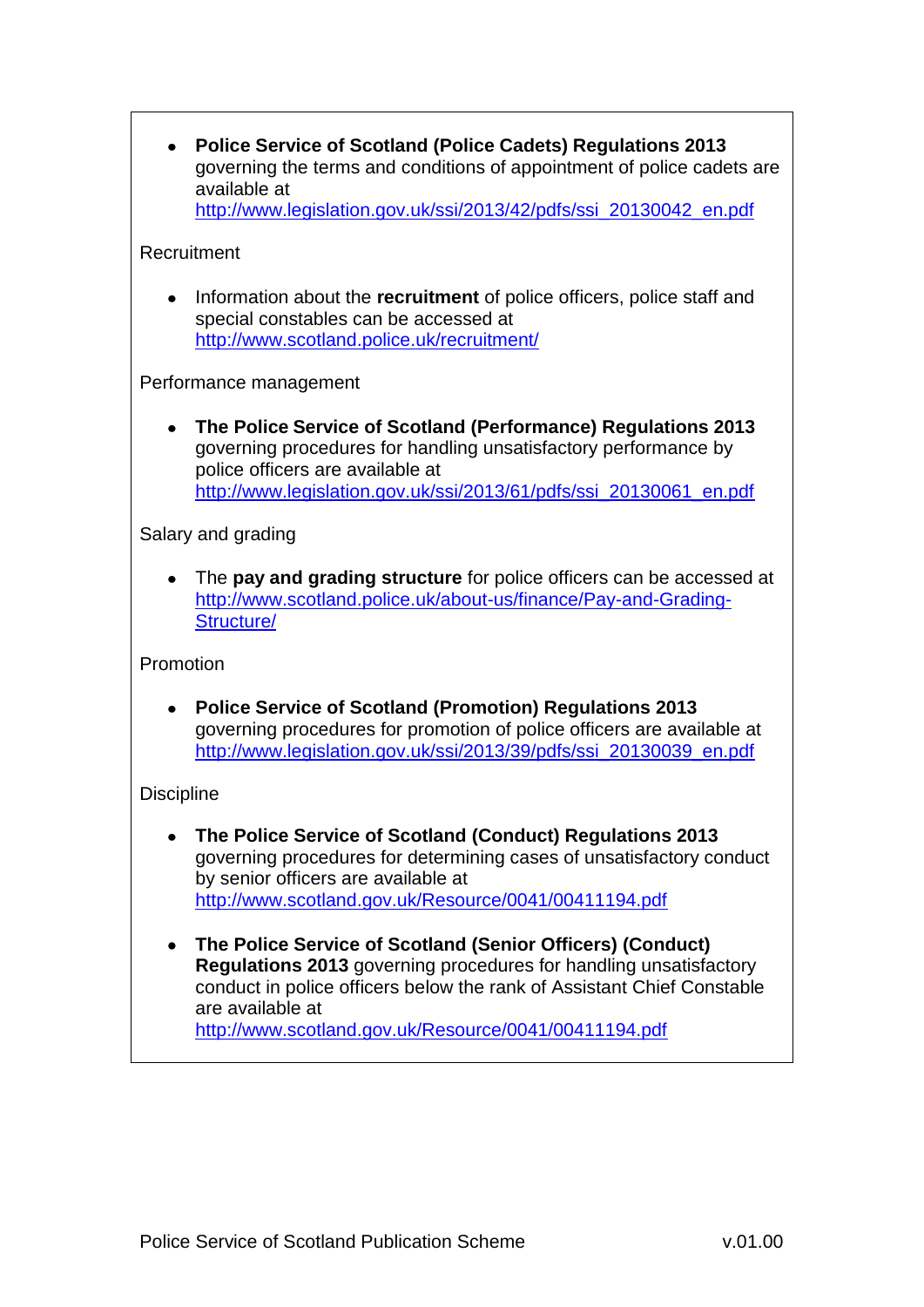### **Grievance**

The **Police Appeals Tribunal Rules 2013** governing procedures for  $\bullet$ appeals by police officers who have been demoted or dismissed as result of disciplinary action, are available at [http://www.legislation.gov.uk/ssi/2013/63/pdfs/ssi\\_20130063\\_en.pdf](http://www.legislation.gov.uk/ssi/2013/63/pdfs/ssi_20130063_en.pdf)

Employee relations structures and agreements reached with recognised trade unions and professional organisations.

**The [Police Federation \(Scotland\) Regulations 2013](http://www.legislation.gov.uk/ssi/2013/86/made)** governing the structure and proceedings of the Scottish Police Federation are available at [http://www.legislation.gov.uk/ssi/2013/86/pdfs/ssi\\_20130086\\_en.pdf](http://www.legislation.gov.uk/ssi/2013/86/pdfs/ssi_20130086_en.pdf)

### **Physical resources**

Management of the authority's land and property assets, including environmental / sustainability reports.

Description of the authority's land and property holdings.

Estate development plans.

Maintenance arrangements.

- A description of interim arrangements for **estate management** can be accessed on the Scottish Police Authority website at <http://www.spa.police.uk/meetings-events/board-meetings/132675/>
- Information about **physical resources** may be made available through  $\bullet$ the Scottish Police Authority website at<http://www.spa.police.uk/>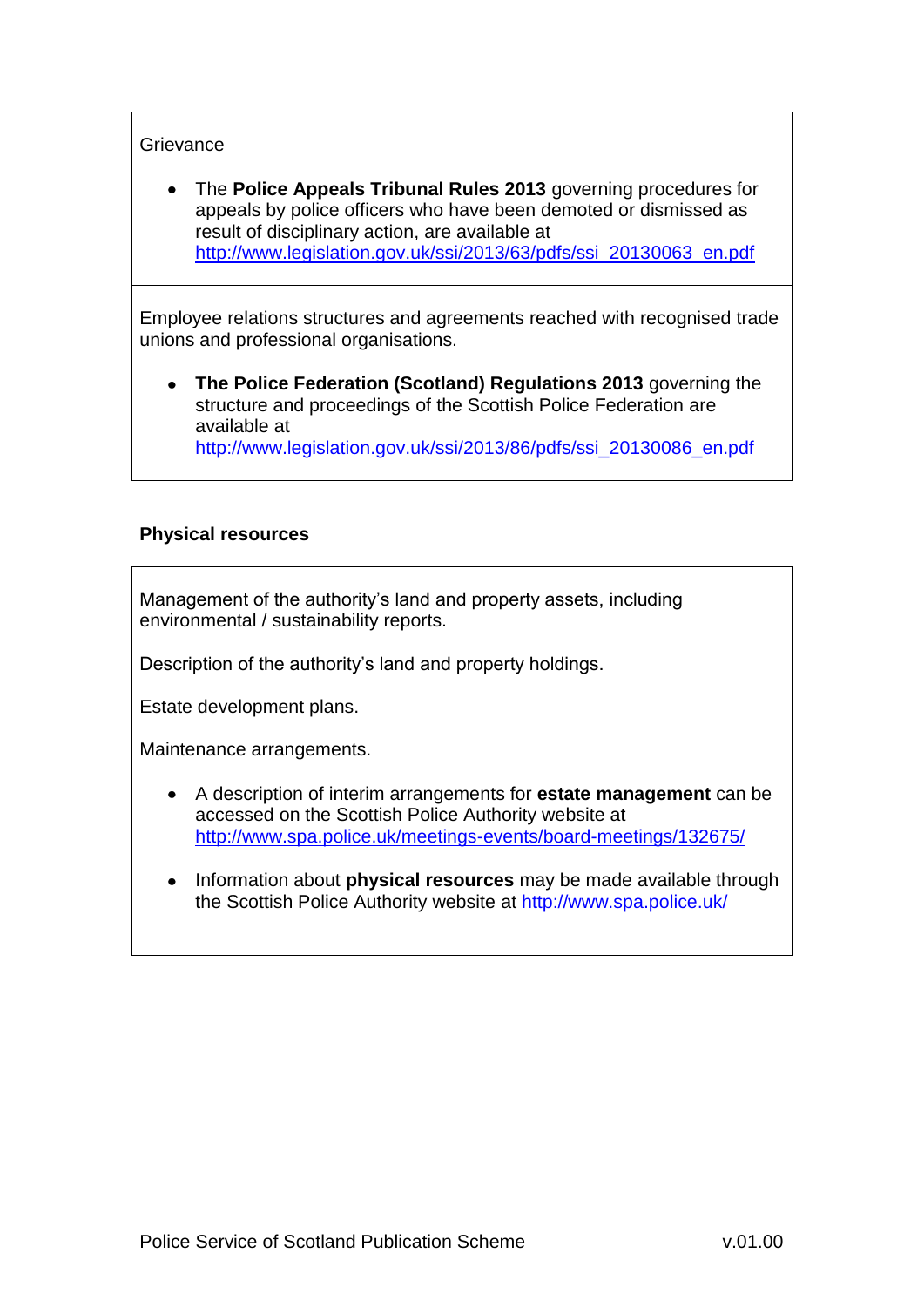### **Information resources**

Records management policy, including records retention schedule.

- Our Records Management Policy is available at [http://www.scotland.police.uk/access-to-information/policies-and](http://www.scotland.police.uk/access-to-information/policies-and-procedures/police-scotland-policies/)[procedures/police-scotland-policies/](http://www.scotland.police.uk/access-to-information/policies-and-procedures/police-scotland-policies/)
- Our Records Retention Schedule Standard Operating Procedure will be made available at [http://www.scotland.police.uk/access-to](http://www.scotland.police.uk/access-to-information/policies-and-procedures/)[information/policies-and-procedures/](http://www.scotland.police.uk/access-to-information/policies-and-procedures/)

Information governance / asset management policies and procedures.

- Our Data Protection Policy is available at [http://www.scotland.police.uk/access-to-information/policies-and](http://www.scotland.police.uk/access-to-information/policies-and-procedures/police-scotland-policies/)[procedures/police-scotland-policies/](http://www.scotland.police.uk/access-to-information/policies-and-procedures/police-scotland-policies/)
- Our Information Security Policy is available at [http://www.scotland.police.uk/access-to-information/policies-and](http://www.scotland.police.uk/access-to-information/policies-and-procedures/police-scotland-policies/)[procedures/police-scotland-policies/](http://www.scotland.police.uk/access-to-information/policies-and-procedures/police-scotland-policies/)
- Our Intelligence Policy is available at [http://www.scotland.police.uk/access-to-information/policies-and](http://www.scotland.police.uk/access-to-information/policies-and-procedures/police-scotland-policies/)[procedures/police-scotland-policies/](http://www.scotland.police.uk/access-to-information/policies-and-procedures/police-scotland-policies/)
- Our Information governance standard operating procedures will be made available at [http://www.scotland.police.uk/access-to](http://www.scotland.police.uk/access-to-information/policies-and-procedures/)[information/policies-and-procedures/](http://www.scotland.police.uk/access-to-information/policies-and-procedures/)

Freedom of information policies and procedures.

- Our Freedom of Information Policy will be made available at [http://www.scotland.police.uk/access-to-information/policies-and](http://www.scotland.police.uk/access-to-information/policies-and-procedures/police-scotland-policies/)[procedures/police-scotland-policies/](http://www.scotland.police.uk/access-to-information/policies-and-procedures/police-scotland-policies/)
- Our Freedom of Information Standard Operating Procedure will be made available at [http://www.scotland.police.uk/access-to](http://www.scotland.police.uk/access-to-information/policies-and-procedures/)[information/policies-and-procedures/](http://www.scotland.police.uk/access-to-information/policies-and-procedures/)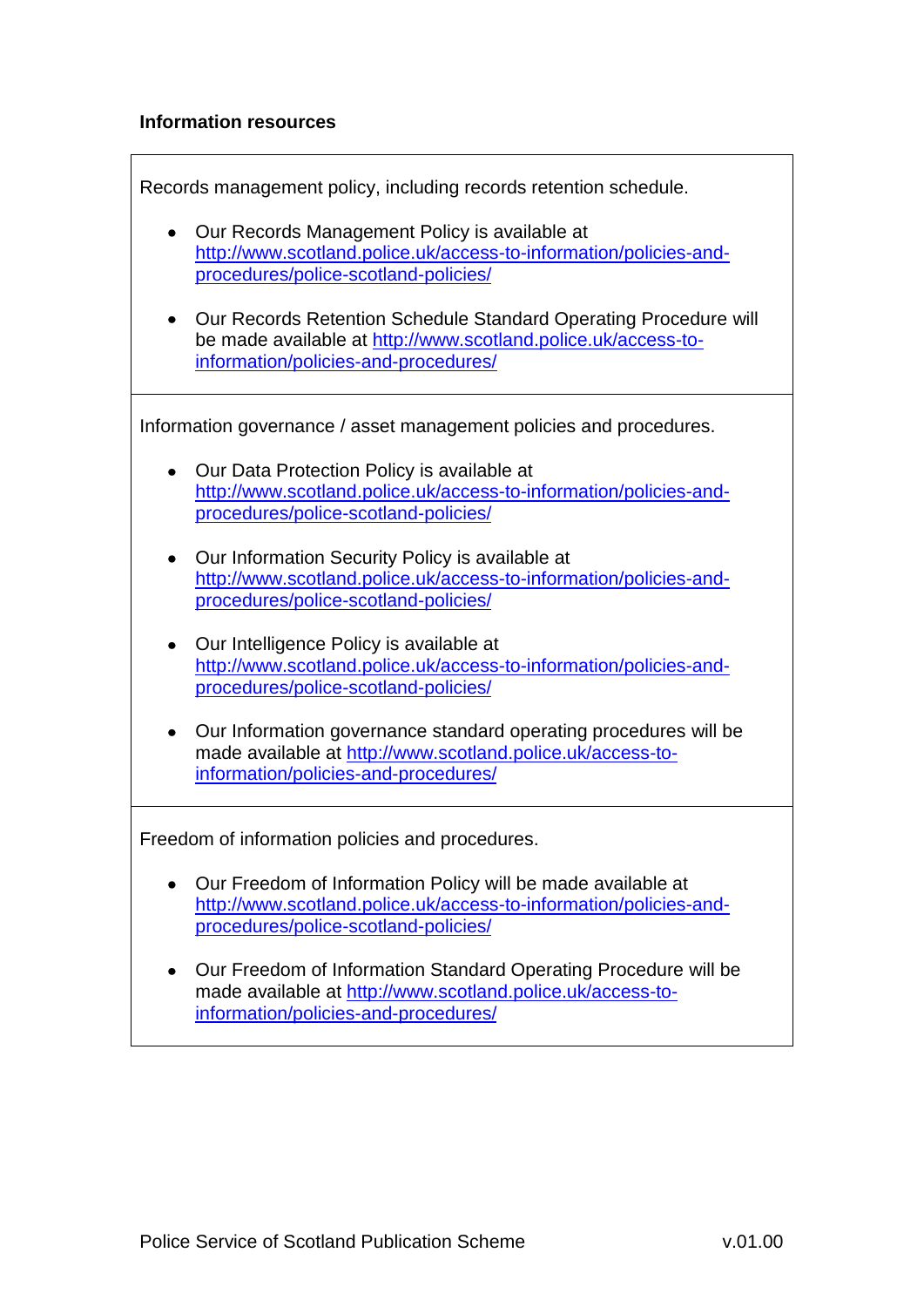### **CLASS 6: HOW WE PROCURE GOODS AND SERVICES FROM EXTERNAL PROVIDERS**

#### **Class description:**

Information about how we procure goods and services, and our contracts with external providers

Procurement policies and procedures.

Invitations to tender.

List of contracts which have gone through formal tendering, including name of supplier, period of contract and value.

Our procurement activity will be undertaken by the Scottish Police Authority and provided as a service to the Police Service of Scotland. Any information relating to **procurement** will be made available through the Scottish Police Authority publication scheme at [http://www.spa.police.uk](http://www.spa.police.uk/)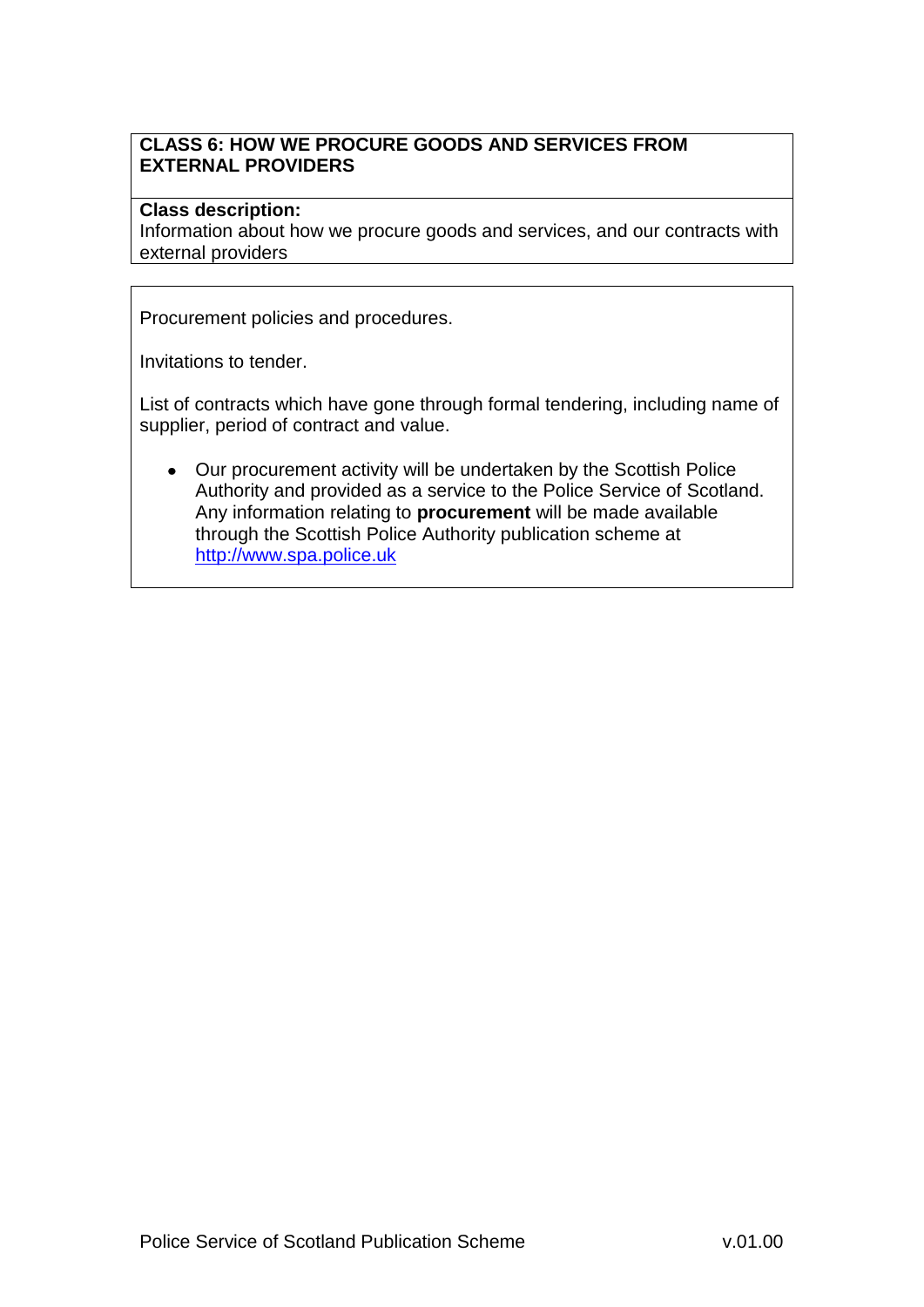# **CLASS 7: HOW WE ARE PERFORMING**

#### **Class description:**

Information about how we perform as an organisation, and how well we deliver our functions and services

External reports.

- The Chief Constable is required annually to provide the Scottish Police Authority with a **report** setting out an assessment of the Scottish Police Service's performance against the strategic police plan. The report will be made available on our website at<http://www.scotland.police.uk/>
- The Scottish Police Authority is required to prepare an **annual report** including an assessment of the Police Service of Scotland's performance during the reporting year. The report will be made available through the Scottish Police Authority Publication Scheme at <http://www.spa.police.uk/>
- Information about Her Majesty's Inspectorate of Constabulary in Scotland is available at<http://www.hmics.org/>

Performance indicators and performance against them.

- The **Scottish Policing Performance Framework** (SPPF) establishes performance indicators for policing activity across Scotland. Information about the SPPF can be accessed at [http://www.scotland.gov.uk/Topics/Justice/public](http://www.scotland.gov.uk/Topics/Justice/public-safety/Police/Performance)[safety/Police/Performance](http://www.scotland.gov.uk/Topics/Justice/public-safety/Police/Performance)
- 32 **Local Policing Plans** prepared by Local Police Commanders can be accessed under each area on the Your Community section of our website:<http://www.scotland.police.uk/your-community/>
- 353 **Multi Member Ward Policing Plans** developed at Multi Member Ward level can be accessed at individual web pages for each of the 353 wards on the Your Community section of our website: <http://www.scotland.police.uk/your-community/>